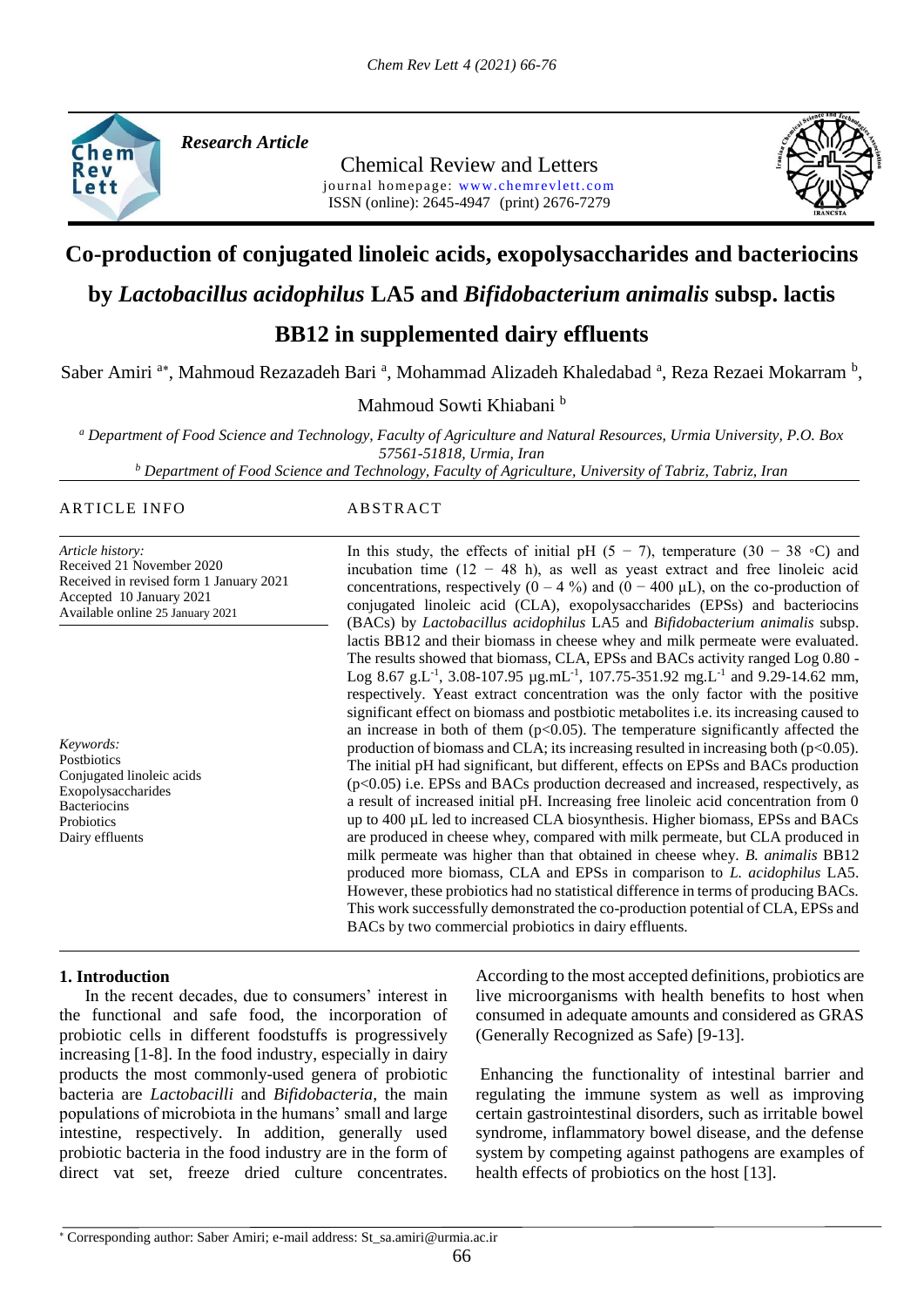The term "Postbiotics" is referred to any bioactive molecules with health-beneficial effects, produced by probiotic bacteria. These metabolites include bioactive lipids such as conjugated linoleic acid, antimicrobials like bacteriocins and exopolysaccharides [14].

Conjugated linoleic acids (CLA) are defined as a set of linoleic acid (LA; C18:2) isomers with conjugated bonds, biosynthesized through the bio-hydrogenation process by microorganisms during the exponential phase. Due to their bioactive properties, *cis 9-trans 11*, *trans 10 cis 12* and *trans 9- trans 11* are very important among the CLA isomers. According to some recent reports, these isomers have a plenty of health benefits such as antiinflammatory, anti-diabetic, anti-cancer, immunomodulatory, anti-atherosclerotic, and anti-obesity activities [13, 15, 16].

As the primary metabolites, bacterial Exopolysaccharides (EPSs) are characterized as polysaccharides molecules, secreted by some bacteria into the medium [17, 18]. Although most studies focused on the EPSs industrial applications due to their textural properties, bioactive properties of EPSs have attracted much attention in recent years. Also, the most recent studies demonstrated that EPSs have immunomodulatory potential, and anti-inflammatory, anti-biofilm and antioxidant activities [17-19].

Bacteriocins (BACs) are ribosomally bio-synthesized small bacterial peptides. These primary metabolites have antagonistic activity against bacteria genetically similar to the producing bacteria. As natural food biopreservatives, used in food products to biological control of spoilage and pathogenic bacteria, bacteriocins get increasing interests. In addition, currently, bacteriocins have been considered as bioactive molecules with potential activities such as antiviral agents and anticancer agents [20-22].

In the last decades, utilization of different agricultural residual and industrial wastes as substitute for nutritious sources of microbial fermentation have attracted much attention of researchers [23]. Cheese whey and milk permeate are main effluents of cheese producing industry and ultrafiltration of milk for ultra-filtered white cheese production, respectively, in Iran. These low-cost byproducts are available in large quantities and can be used as substrates due to their high concentrations of lactose and other nutrients [20, 24].

The ability of various probiotics to individually production of CLA [13, 15, 16, 25], EPSs [17-19, 26] and BACs [20, 22, 24, 27] have been investigated; however, there is no report about co-production of these postbiotic metabolites. Therefore, the main objectives of this study were to compare *Bifidobacterium animalis* subsp. lactis BB12 and *Lactobacillus acidophilus* LA5 single culture

for production of CLA, EPSs and BACs in cheese whey and milk permeate as the media, and investigate the effects of incubation time, incubation temperature, initial medium pH, and study the impacts of adding yeast extract and free linoleic acid as supplements to cheese whey and milk permeate on the co-production of these postbiotic metabolites.

## **2. Materials and methods**

#### *2.1. Bacterial strains and inoculation cultures*

Freeze dried cultures *L. acidophilus* LA5 and *B. animalis* subsp. *lactis* BB12 (Chr. Hansen, DK-2970 Hørsholm, Denmark) were obtained and individually weighted, as recommended by the manufacturer, then grown for 24 h at 37 ◦C in de Man, Rogosa, and Sharpe (MRS) broth (Merck, Darmstadt, Germany) + tween 80  $(0.1\%$ , AppliChem, Darmstadt, Germany) and in MRS + tween 80  $(0.1\%)$  + L-cysteine  $(0.05\%$ , AppliChem, Darmstadt, Germany) + lithium chloride (0.1%, Sigma-Aldrich, St. Louise, Missouri, USA), respectively. Then, the cell cultures (30 mL) were centrifuged (2360  $\times$  g) for 8 min and washed twice in NaCl solution (0.85%). The pellet was suspended again in the saline solution to obtain a suspension containing  $10^9$  CFU.mL<sup>-1</sup> [28].

## *2.2. Media preparation and growth conditions*

Both cheese whey (CW) and milk permeate (MP), obtained from local dairy plants, were prepared as follows: after adjusting the pH to 4.5 with 5 mol. $L^{-1}$  HCl, they were heated (121  $\circ$ C for 15 min) to denature the proteins. Then, the precipitates were removed by filtration (Whatman No. 5, Whatman International Ltd., Maidstone, UK). After that, following the adjustment of the pH of supernatants, according to experiment, they were sterilized at 121 ∘C for 15 min. Subsequently, cellulose acetate membrane filters with 0.45 µm pore size used to add linoleic acid (99% Sigma-Aldrich, St. Louise, Missouri, USA) in 2% Tween 80 and yeast extract (Sigma-Aldrich, St. Louise, Missouri, USA) depending on the experiment. Batch fermentations of pure probiotic culture were performed in 100 mL Erlenmeyer flasks with 50 mL media by  $10^9$  CFU.mL<sup>-1</sup> inoculum and incubated in at different incubation temperatures and times according to the experiment [29].

## *2.3. Biomass determination*

To measure biomass, the cells were harvested by centrifugation at  $5000 \times g$  for 15 min at 4 ∘C from culture media and washed twice with sterile normal saline (0.85% NaCl). Then, the calibration curve of  $OD_{600}$  vs dry weight was drawn and used in measurement of biomass [30].

## *2.4. Extraction and quantitative determination of CLA*

In order to extract CLA from culture media, 10 mL of culture media were centrifuged at  $6300 \times g$  for 5 min at 4 ◦C. Then, 3 mL of the supernatant were added to 6 mL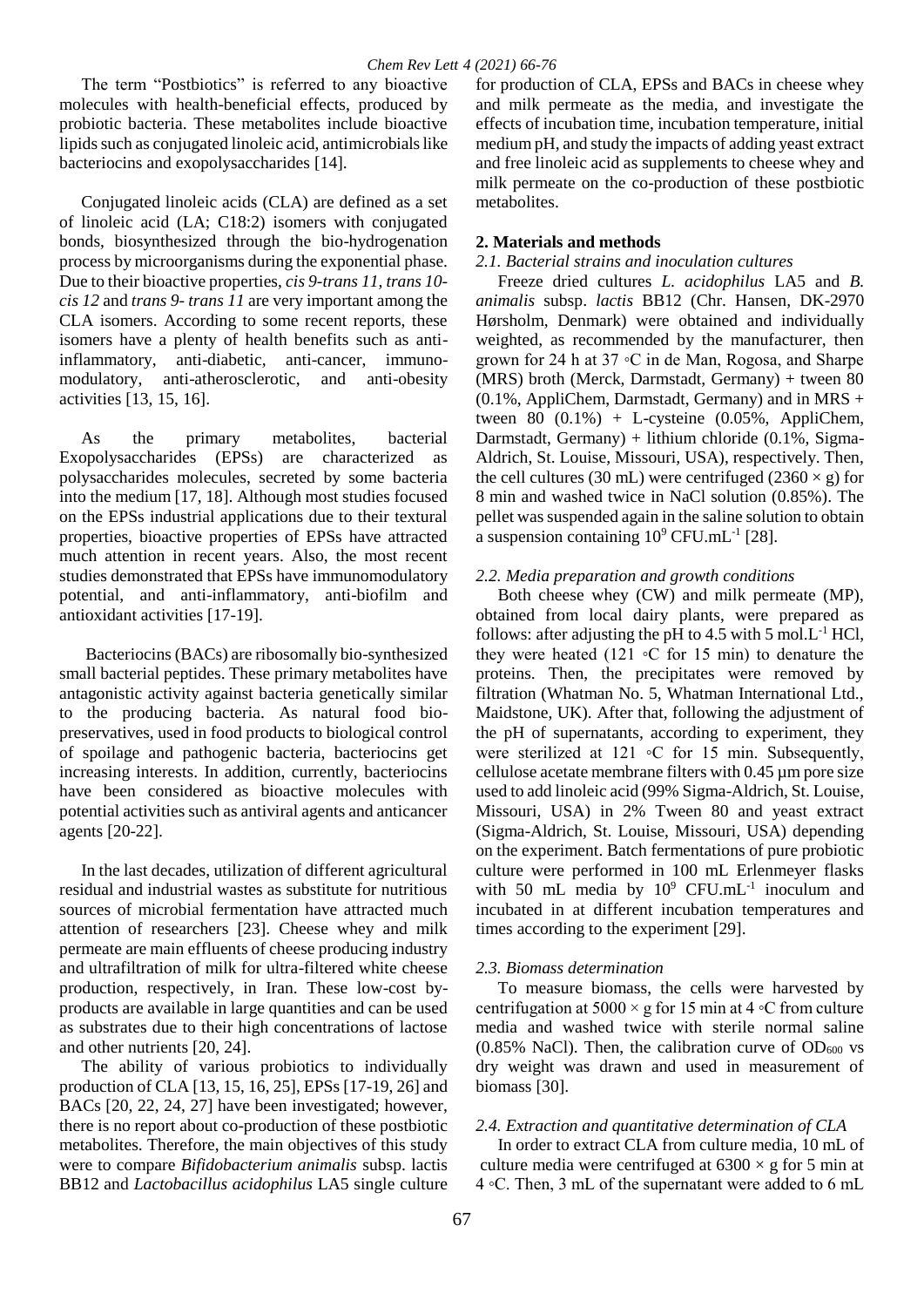of isopropanol and vortexed for 1 min. After that, 5 mL of n-hexane was added and vortexed for 1 min and centrifuged at  $448 \times g$  for 5 min at  $4 \, \circ \text{C}$ .

Finally, total CLA measurements were carried out in triplicate for 2 mL of the CLA extract in quartz cuvettes by n-hexane as a blank at 233 nm, using an Ultraviolet– visible spectrophotometer (80-2088-64, Pharmacia LKB Biochrom, Cambridge, UK). The standard curve was constructed for  $0 - 30$  (mg.mL<sup>-1</sup> in 2% Tween 80) concentration of CLA (99%, Sigma-Aldrich, St. Louise, Missouri, USA) at 233 nm [31].

#### *2.5. Isolation and quantitative determination of EPSs*

To isolate EPSs from culture media, 5 mL of culture media were centrifuged at  $2800 \times g$  for 30 min at 4 ∘C. Then, 5 mL of tricarboxylic acid was added to the supernatant in order to inactivate EPSs-degrading enzymes, while cold ethanol was added for the precipitate proteins and concentrate the polysaccharides. After that, EPSs were dissolved in deionized water and then dialyzed in distilled water. Measurements of total EPSs were carried out in triplicate by the phenol-sulfuric acid method, widely used for this purpose. The standard curve was constructed for  $0 - 150$  mg. L<sup>-1</sup> concentrations of glucose (Merck, Darmstadt, Germany) at 500 nm [32].

## *2.6. Purification and determination of bacteriocins' activity*

In order to purify the bacteriocins, one mL of culture medium was centrifuged at  $10000 \times g$  for 10 min at 4 ∘C. The supernatant was filtered through syringe filters with 0.45 µm pore size (Supor® membrane, Paul Co. Ltd., Ann Arbor, MI). Then, the activity of bacteriocins was estimated using the agar well-diffusion method as described below. First, Brain heart infusion agar (Merck, Darmstadt, Germany) was cooled to 47 ◦C and inoculated with 1 ml overnight culture containing  $10^8$  CFU.mL<sup>-1</sup> of *Listeria monocytogenese* ATCC 19113 as an indicator strain. Then, it was poured into a sterile plate at room temperature. After solidification, wells with 6 mm in diameter were cut and filled with 50 µl of supernatant neutralized to pH 7 with 1 mol. $L^{-1}$  NaOH solution. The plates were kept in the refrigerator  $(4 °C)$  for 2 h to diffuse supernatant and then incubated at 37 ◦C for 24 h. Finally, the inhibition zone diameters were determined [20].

## *2.7. Experimental design and statistical analysis*

A factorial experimental design was applied to investigate the effects of five numerical variables including initial pH, temperature, incubation time, linoleic acid and yeast extract concentrations, as well as two categorical variables, consisting of types of culture media and bacterial cultures, on co-production of postbiotic metabolites (Supplemental file 1, Table 1 & Table 2). ANOVA statistical analysis was utilized to evaluate the statistical significance of the different

independent variables and their interactions by Fisher's F-test and p-value at  $\alpha \geq 0.05$ . The design and statistical analysis, as well as charting, were done by Design-Expert Version 10.0.4.0 (Stat-Ease, Int. Co., Minneapolis, MN, USA).

# **3. Results**

Generally, production of CLA, EPSs and BACs are dependent on different environmental factors and producer bacteria [14]. Therefore, the effects of different parameters including initial pH, incubation temperature, incubation time and type of commercial probiotic bacteria as well as nutritional supplementation on coproduction of these postbiotic metabolites and probiotics biomass were investigated.

# *3.1. Growth of probiotic bacteria*

Figure 1a - d shows the effects of investigated parameters on the biomass of *L. acidophilus* LA5 and *B. animalis* subsp. *lactis* BB12 during the fermentation. According to the results, temperature, yeast extract concentrations, type of culture medium and type of bacterial cultures had significant effect on biomass  $(p<0.05)$ . However, the biomass was not significantly affected by the initial pH, incubation time and linoleic acid concentrations (p>0.05). Increasing temperature from 30°C to 38°C caused to the increased biomass of BB12 and LA5. Biomass of both probiotic bacteria increased by an increase in the yeast extract concentrations (Supplemental file 2a).

Although biomass of BB12 in CW was higher than that of it in MP, biomass of LA5 had no difference in CW and MP (Fig. 1a). Furthermore, Fig. 1a, illustrates that the biomass of BB12 was significantly higher than that of LA5. In pH higher than 5, biomass increased by rising temperature.

Nevertheless, in pH 5, increasing temperature had no effect on biomass (Supplemental file 2b). Although biomass was constant in CW by increasing pH from 5 to 7, it increased in MP (Fig. 1b). Additionally, Fig. 1b, depicts that in the pHs between 5 to 5.75, biomass in CW was higher than that in MP. However, in the pH range of 5.75 to 7, biomass in MP was higher than that in CW. Figure 1c, shows the interaction of initial pH and type of probiotic bacteria, according to which, biomass of BB12 was higher than LA5 in constant pH. Accordingly, by increasing the pH, while the biomass of BB12 decreased, that of LA5 remained constant. As observed in, the interaction of incubation time with type of probiotic bacteria is shown in Fig. 1d, clearly, the biomass of BB12 was higher than LA5 in constant fermentation time. In addition, by increasing fermentation time from 12 h to 48 h, the biomass of BB12 and LA5 was decreased and increased, respectively.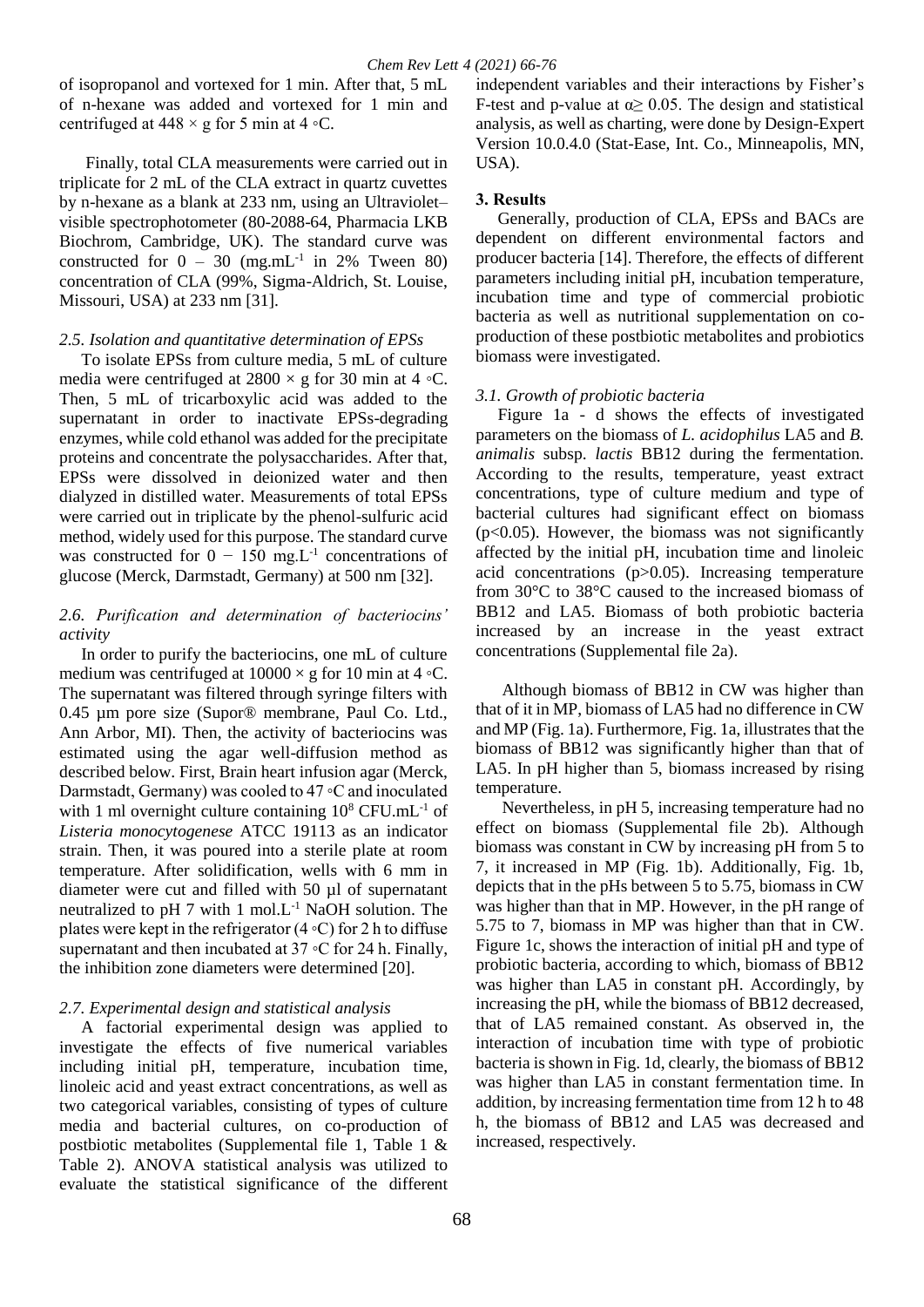

**Fig. 1:** The effects of independent variables on biomass of probiotic bacteria

#### *3.2. CLA production*

According to the obtained results, the effects of temperature, incubation time, linoleic acid and yeast extract concentrations as well as types of culture media and probiotic bacteria on the CLA production were statistically significant ( $p<0.05$ ). The values of CLA produced during the fermentation process are shown in Fig. 2a - f. According to results, the CLA production witnessed an increased by increasing the free linoleic acid concentration from 0  $\mu$ g.mL<sup>-1</sup> to 400  $\mu$ g.mL<sup>-1</sup>. Furthermore, increasing the concentration of yeast extract from 0% to 4% caused to higher CLA production. Although CLA production increased by rising temperature from 30°C to 38°C, its production decreased by increasing the incubation time from 12 h to 48h (Supplemental file 3a). In constant pH, CLA production increased by increasing temperature. However, it decreased by increasing the incubation time (Supplemental file 3b). At 38 ◦C, by increasing pH from 5 to 7, CLA biosynthesize decreased, but at 30 ◦C, it had

no significant effect on CLA value. Increasing the initial pH caused to an increase in the CLA production by adding yeast extract, whereas without yeast extract, increasing the initial pH resulted in lower CLA production (Supplemental file 3c). Figure 2a, compares the CLA production in CW and MP, confirming that in pH 5, CLA value in two media had no difference. However, by increasing pH from 5 to 7, its value increased and decreased in MP and CW, respectively. At constant temperature, CLA biosynthesize value after 12h fermentation was higher than that of it after 48h fermentation (Supplemental file 3d). CLA production increased by increasing free linoleic acid concentration and temperature (Supplemental file 3a & 3d). Besides, increasing yeast extract concentration and temperature caused to an increase in the CLA bio-production. However, at 38 ◦C, the bioconversion free linoleic acid to CLA was not affected by yeast extract concentration (Supplemental file 3e). As can be seen from the Fig. 2b, the effect of culture media type on the CLA production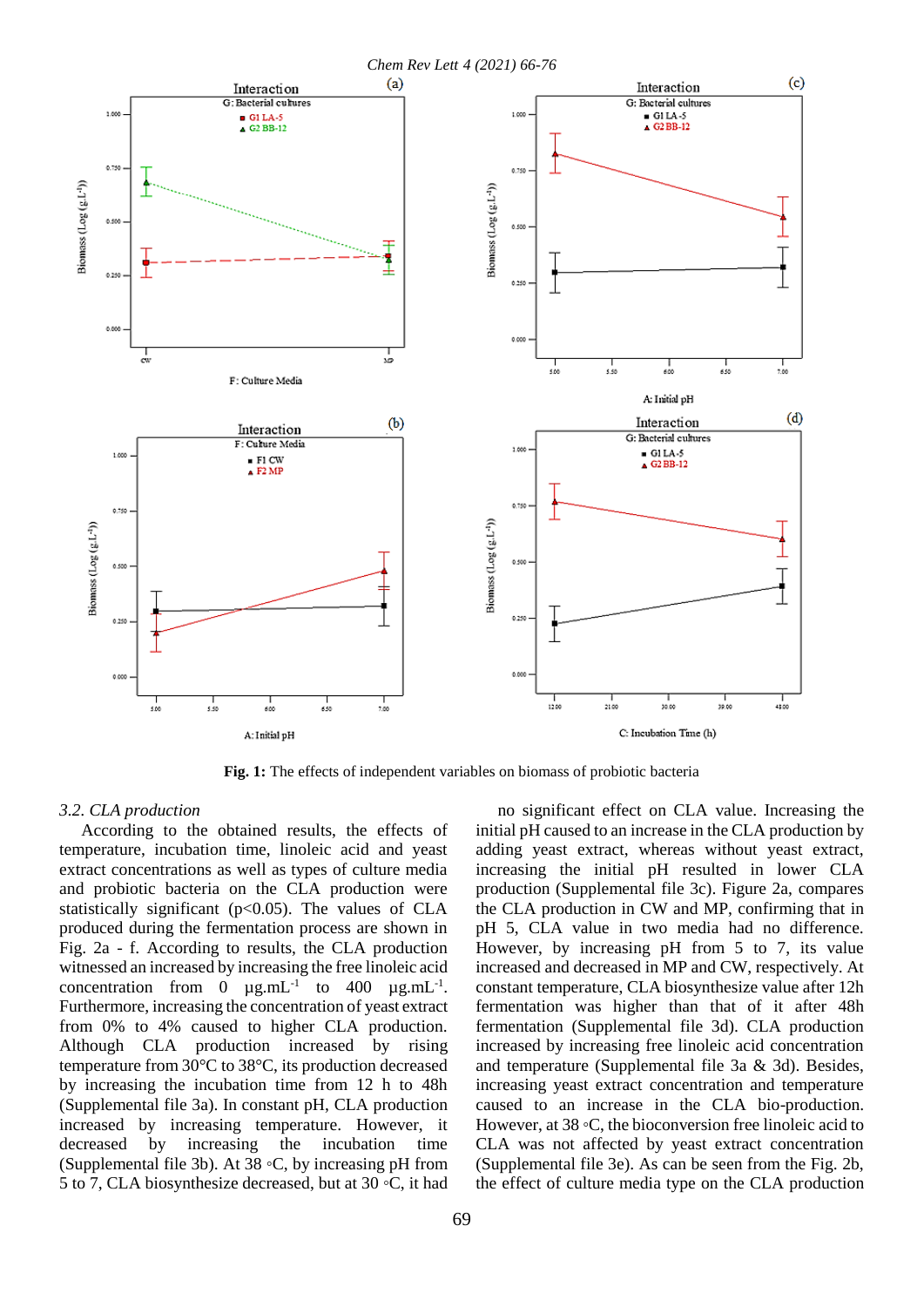was dependent on temperature. In addition, parallel with increasing incubation temperature, the production of CLA in CW and MP increased and decreased, respectively. Although CLA biosynthesize in MP was higher than CW at  $30 - 37$  °C, its biosynthesize in CW was higher than MP at  $37 - 38$   $\degree$ C. Increasing the incubation time led to a reduced CLA content in the investigated concentrations of yeast extract  $(0 - 4 \%)$ . Furthermore, after 48 h of incubation, the produced CLA showed no difference in  $0 - 4$  % of yeast extract. However, at lower incubation time, the maximum CLA production is observed in 4% yeast extract (Supplemental file 3f). As can be observed in Fig. 2c, CLA production in MP is higher than CW at constant incubation time. Nonetheless, CLA content was decreased in both media by increasing incubation time. Figure 2d, shows that at constant incubation time, the CLA production ability of

BB12 is higher than LA5. However, CLA production ability of both probiotics is decreased by increasing incubation time. The Fig. 2e, indicates that CLA biosynthesize in both CW and MP was increased by increasing free linoleic acid, even though at  $400 \mu$ g.mL<sup>-1</sup> of free linoleic acid, bio-conversed CLA content was equal in both media and had no significant difference.

From Fig. 2f, CLA production ability of BB12 and LA5 can be compared with each other; BB12 produced higher CLA value compared with LA5 at constant concentration of yeast extract. It is apparent from this figure, that CLA produced in CW by BB12 was higher than that produced by LA5. Nonetheless, both BB12 and LA5 had same quantity of produced CLA in MP.

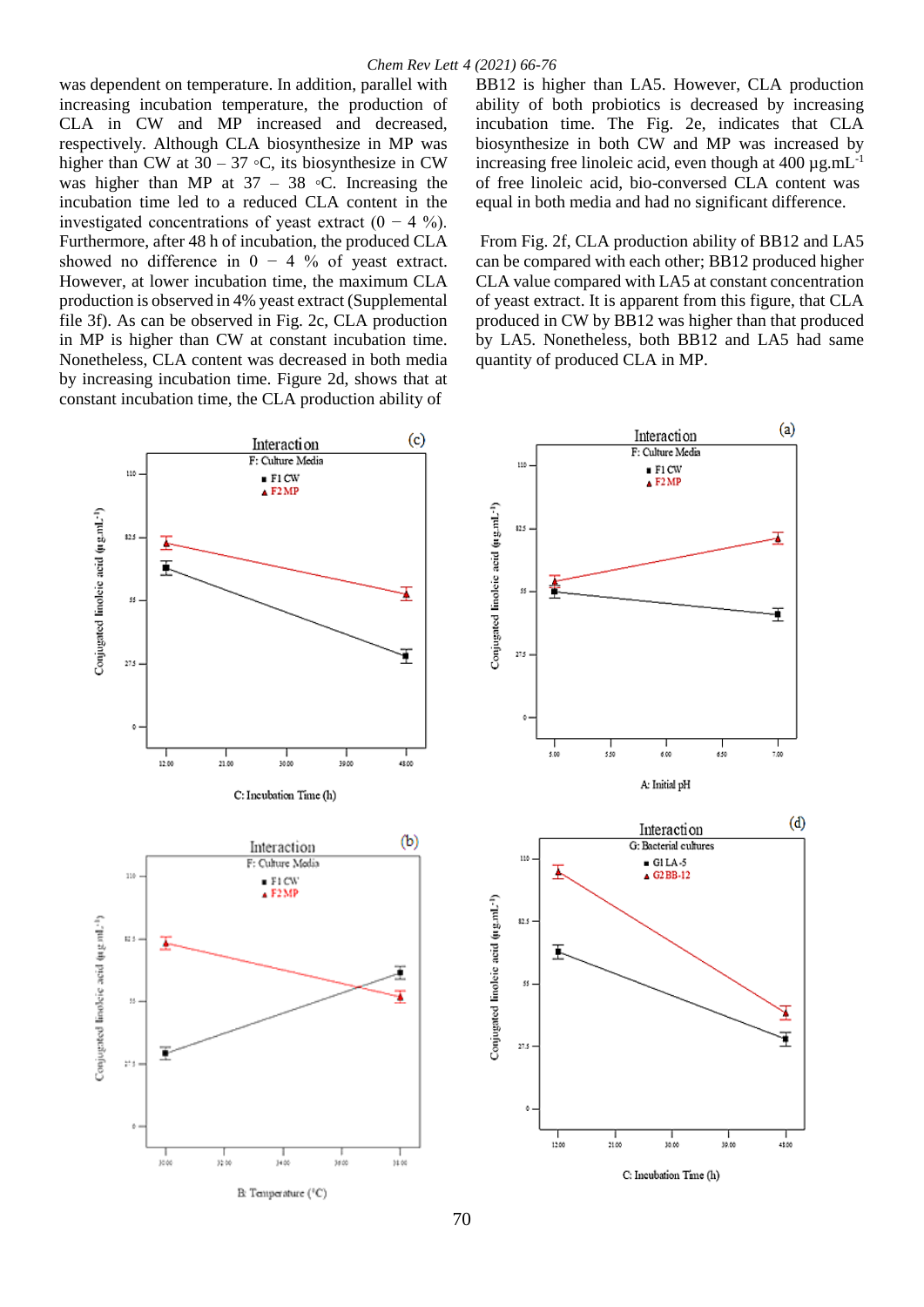*Chem Rev Lett 4 (2021) 66-76*  $(e)$  $\circ$ Interaction Interaction F: Culture Media G: Bacterial cultures 110  $11($  $GHLA-5$  $F1$  CW  $G2BB-12$  $E2MP$ Conjugated linoleic acid (ug.mL-1) Conjugated linoleic acid (ug.mL<sup>-1</sup>) 82.5  $\mathbf{B}$ 55  $55$ 27.9 27.5  $0.00$ 100.00 200.00 300.00 400.00 ÷, F: Culture Media D: Linoleic acid (µl)

**Fig. 2:** The effects of independent variables on CLA bio-synthesis

#### *3.3. EPSs production*

According the results, initial pH, yeast extract concentration, type of culture media and probiotic bacteria significantly affected EPSs production ( $p<0.05$ ). Results showed that EPSs production was significantly decreased and increased, respectively, by increasing initial pH and yeast extract concentration. In addition, the amount of EPSs in CW was higher than EPSs produced in MP. Furthermore, the ability of BB12 to produce EPSs was higher that of LA5.

Figure 3a, b, c, d and e reveals that EPSs production was affected by significant factors. Increasing pH without adding yeast extract had no effect on EPSs production, but it caused to a decrease in production of EPSs by adding 4% yeast extract (Supplemental file 4a).

As confirmed by the Fig. 3a, an increase in pH resulted in a decrease and increase in the production of EPSs in CW and MP, respectively. From this figure, although the amount of EPSs in two media was equal in pH 7, its amount was higher in CW in lower pH. Figure 3b illustrates the interaction of initial pH with probiotic bacteria, showing that increasing pH has negative effect on EPSs production ability of both bacteria. Besides, EPSs production by BB12 and LA5 decreased by increasing pH in the investigated range. Increasing temperature and adding 4% yeast extract clearly ended in an increase in the production of EPSs. However, without adding yeast extract, the production of EPSs is not affect by increasing temperature (Supplemental file 4b). The Fig. 3c illustrates that the amount of EPSs is not affected by type of culture media in 30 ◦C, but the amount of EPSs in CW and MP increased and decreased by increasing temperature, respectively. The production of EPSs by both probiotics (BB12 and LA5) increased by increasing

temperature of fermentation process (Fig. 3d). By increasing fermentation time, without adding yeast extract, the EPSs production decreased, but by increasing concentration of yeast extract up to 4%, the EPSs production increased (Supplemental file 4c). The effect of yeast extract on EPSs production can be observed in Fig. 3e, showing that EPSs produced in two media had no statistically difference without yeast extract supplementation. Nonetheless, the higher production of EPSs was witnessed by adding yeast extract to both media. Moreover, the increase observed in CW was higher than MP. Figure 3 compares the EPSs producing ability of investigated probiotics, demonstrating that in both media, BB12 could produce higher levels of EPSs in comparison with LA5. In this figure can be seen that both of probiotic bacteria could produce higher amounts of EPSs in CW, as culture media, compared with MP.

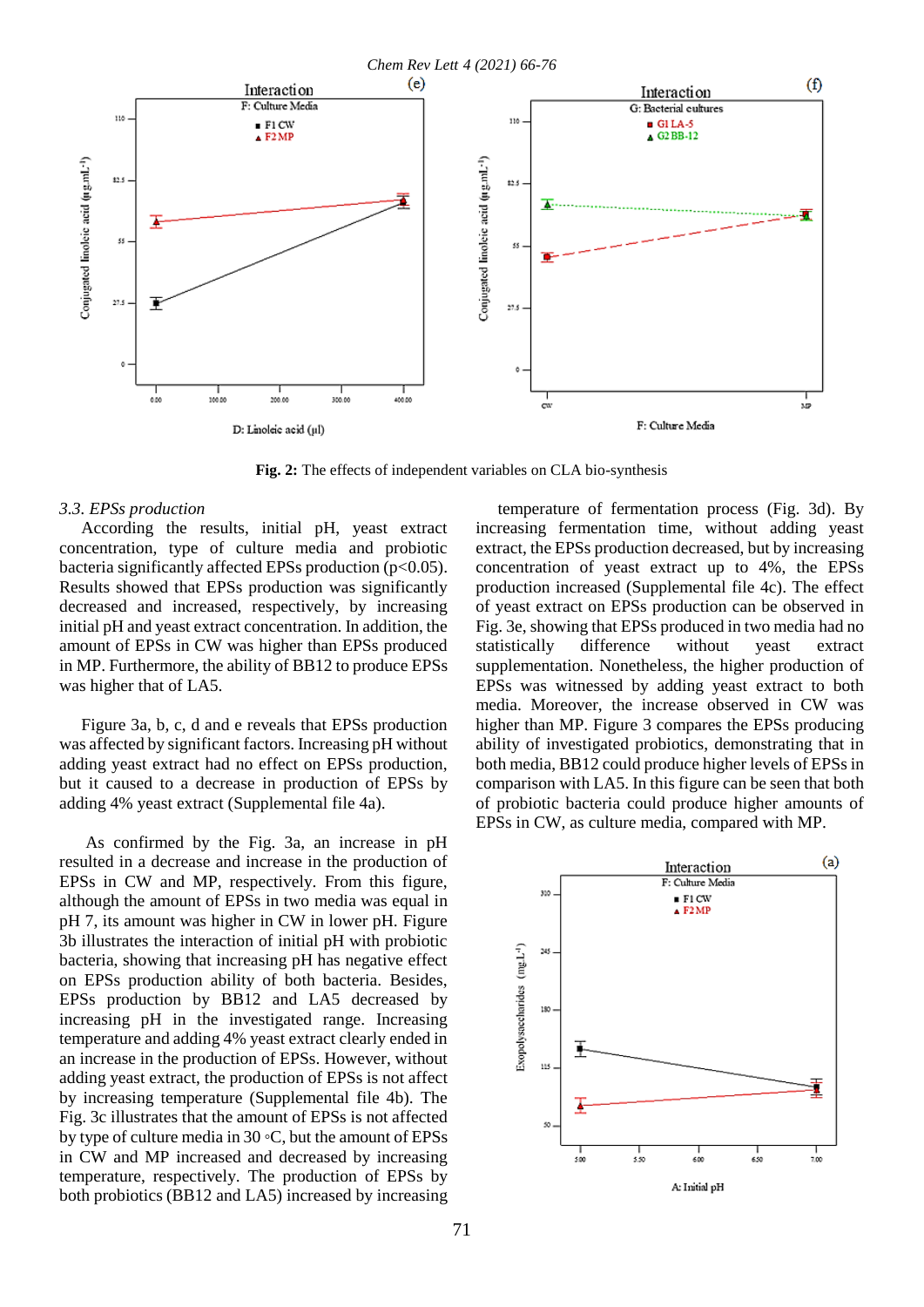

**Fig. 3:** The effects of independent variables on EPSs bio-production

#### *3.4. BACs activity*

The results showed that the initial pH, temperature, incubation time, yeast extract concentration and type of culture media had significant effect on bacteriocins production. The initial pH, temperature and yeast extract concentration had positive effect i.e. increasing these parameters led to increased bacteriocins activity. On the other hand, incubation time had negative effect i.e. the bacteriocins activity decreased by increasing the fermentation bioprocess time. Furthermore, bacteriocins activity in CW was higher than that in MP. At constant temperature, the inhibition zone at 12 h after bioprocess was higher than that at the end of fermentation (48 h) (Supplemental file 5a). Besides, inhibition zone in diameter increased by increasing temperature, with or without supplementing yeast extract. However, by adding yeast extract, as nitrogen source, the inhibition zone increased, more than that without supplementation by yeast extract (Supplemental file 5b). As seen in Fig. 4,

inhibition zone increased and decreased in CW and MP, respectively, by increasing the incubation temperature.



**Fig. 4:** The effects of independent variables on BACs' activity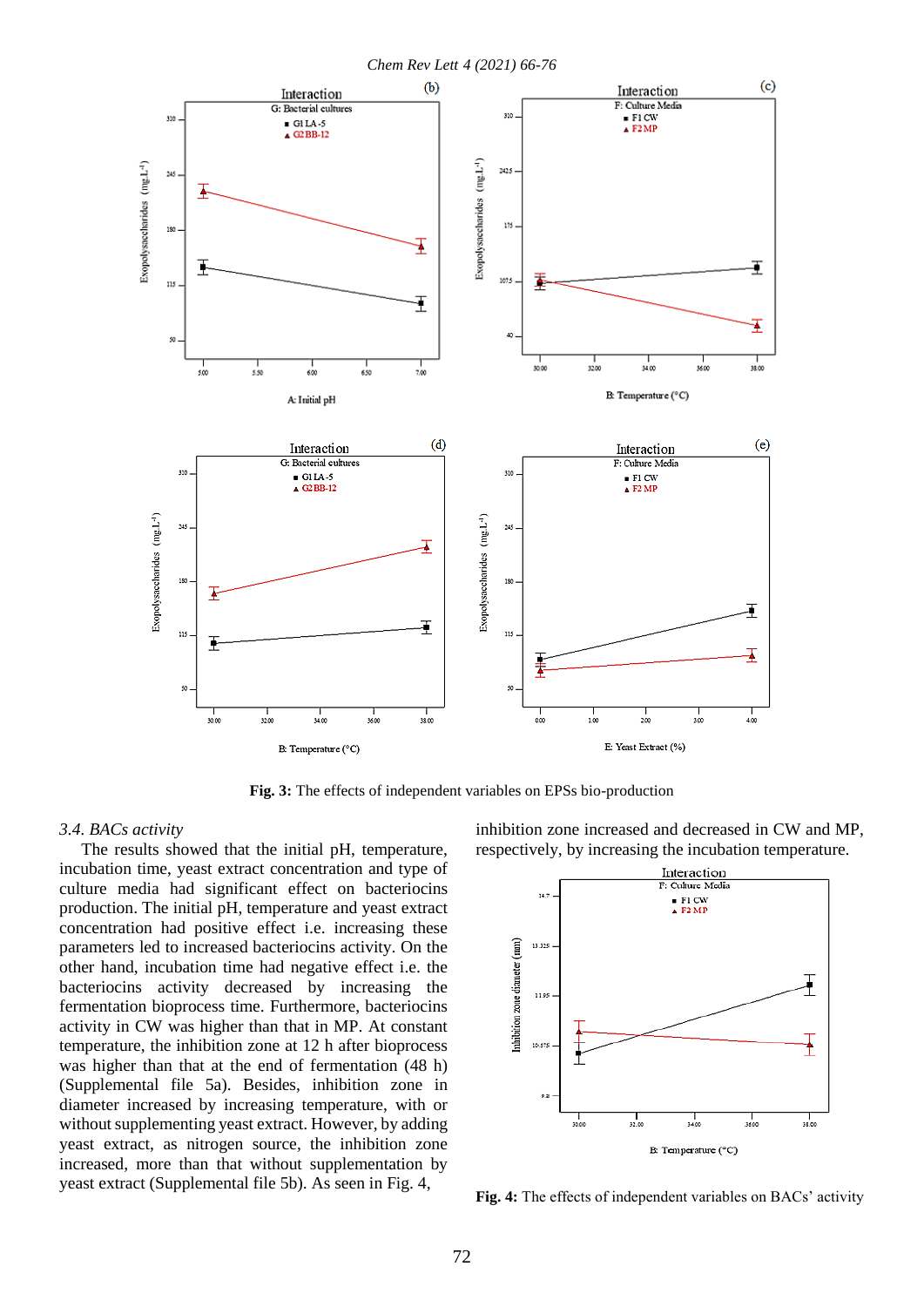## **4. Discussion**

 Although previous researches investigated and established the ability of different probiotic bacteria to production of CLA, EPSs and BAC, there is no report about co-production capacity of these bioactive metabolites by probiotics. To our knowledge, this is the first study to demonstrate the co-production potential of postbiotic metabolites by *L. acidophilus* LA5 and *B. animalis* subsp. lactis BB12 using fermentation bioprocess in CW and MP as media and investigated the effect of environmental factors.

One of the most important factors affecting both survivability and growth of probiotic strains is pH, not only because it changes surface charges of microorganisms, but also because it can affect the ionization of organic compounds in the medium and alter the pathways of microorganisms absorbing nutrients [33]. Ye et al. 2013, reported that CLA production increased from  $54.17 \mu g.mL^{-1}$  at pH 4.5 to  $110.70 \mu g.mL^{-1}$ <sup>1</sup> at pH 6.5 in skim milk. Soto 2013 reported similar results, proving that CLA formation of *L. acidophilus* and ruminal bacteria increased by increasing pH from 5.5 to 6.5 [34]. Also it can be concluded that enzymatic mechanism of linoleic acid bio-conversion to CLA is highly dependent on pH of media [35]. The EPSs production is highly dependent on the pH and the pH at which EPSs formation and EPSs hydrolysis by means of glycosyl-hydrolases are balanced is the optimal pH for EPSs synthesis. Although a pH close to 6 is considered to be the optimal one for EPSs synthesis, it is specifically dependent on the species, differing in diverse species of LAB [36]. Based on the reports, EPSs are produced more efficiently at pH 5.8, whereas biomass growth is more efficient at pH 6.2, as confirmed by *L. sakei* 01. In addition, the highest EPSs is produced at pH 6.2 compared to 4.9, 5.5 and 6.9, as reported by *L. delbrueckii* subsp. *bulgaricus* strains B3 and G12 [37]. According to the findings of Gamar- Nourani et al. 1998, the optimal pH to produce the EPSs by *L. rhamnosus* C83 in a defined medium is ranging from 6.2 to7.2. Haj-Mustafa et al. (2015) investigated the effect of fermentation conditions on EPSs production by *Lactobacillus rhamnosus* 519 in skimmed milk base media and reported on the significant effect of pH and YE interaction on the production of EPSs. The findings of current study are consistent with those of Haj-Mustafa et al. 2015, who demonstrated that EPSs production increased with increasing pH, taking into consideration that the maximum EPSs was obtained around the pH 5.8 and decreased at higher pH.

Furthermore, it has been reported that EPSs production in continuously-growing cultures with controlled pH is more productive than that in acidified batch cultures. Considering the facts that pH has direct effect on both cell growth and bacteriocins production and bacteriocins production are associated with cell growth, it can be concluded that both cell growth and bacteriocins production stop at lower pH, due to the accumulation of lactic acid in medium [38].

Temperature is another important environmental factor in fermentation bioprocess [39]. The optimal temperature for the growth of *Bifidobacterium* strains is between 37 ◦C and 41 ◦C, while it is 37 ◦C for the growth of *Lactobacillus acidophilus* [21]. According to the results of Ye et al. 2013, the total amount of CLA production was significantly affected by temperature. CLA production increased from 71.30  $\mu$ g.mL<sup>-1</sup> at 31 °C to 119.51  $\mu$ g.mL<sup>-1</sup> at 37 °C, but its production decreased at higher temperatures. Soto 2013, showed that 37 ◦C was the best temperature for linoleic acid conversion to CLA by *L. acidophilus*. Khosravi-Darani et al. 2014, reported that CLA production increased by the addition of 4% whey powder, which could be due to the role of proteins in oxidation of linoleic acid and formation of its radical. This result is similar to previous report demonstrating that the production of CLA increased by the addition of skim milk. The role of proteins can be as hydrogen donors, increasing the isomerization of linoleic acids in bio-hydrogenation [40].

Incubation time is another environmental factor, important in fermentation bioprocess. It had significant effect on the synthesis of CLA [33]. Khosravi-Darani et al. 2014, supposed that parallel with an increase in temperature due to suitable condition for growth of LA5 and BB12, which have optimum temperature for growth at 37 ◦C, the production of CLA is induced [40]. Based on the results of bibliographic studies, the highest CLA production by probiotics, especially *Lactobacillus* and *Bifidbacterium* strains, is done in the first 24 hours of incubation time, in exponential phase (logarithmic growth phase) and near (reaching) stationary phase [35, 41]. The findings are in good agreement with the results of this study. The main reason of bioconversion of linoleic acid to CLA by bacteria is unclear. However, some researchers proposed that it may be due to inhibitory effect of linoleic acid and detoxification mechanism of bacteria for growth [25, 42]. As primary metabolites, BACs, produced during the exponential phase, reach the maximum in the end of this phase or in the beginning of the stationary phase. Therefore, the maximum activity of bacteriocins can be usually observed at the time interval of  $10 - 12$  h of fermentation and decreased after that [38].

According to the similar results reported by Van Nieuwenhove et al. 2007, linoleic acid concentration had no significant effect on cell growth. Although the results demonstrated that the bioconversion process was extremely dependent on the free linoleic acid concentration, many authors unveiled the bacterial growth inhibition effect of linoleic acid with diverse tolerance for different strains. Recent studies reported that common probiotic strains were able to grow in low concentrations of linoleic acid [41]. Probiotic bacteria are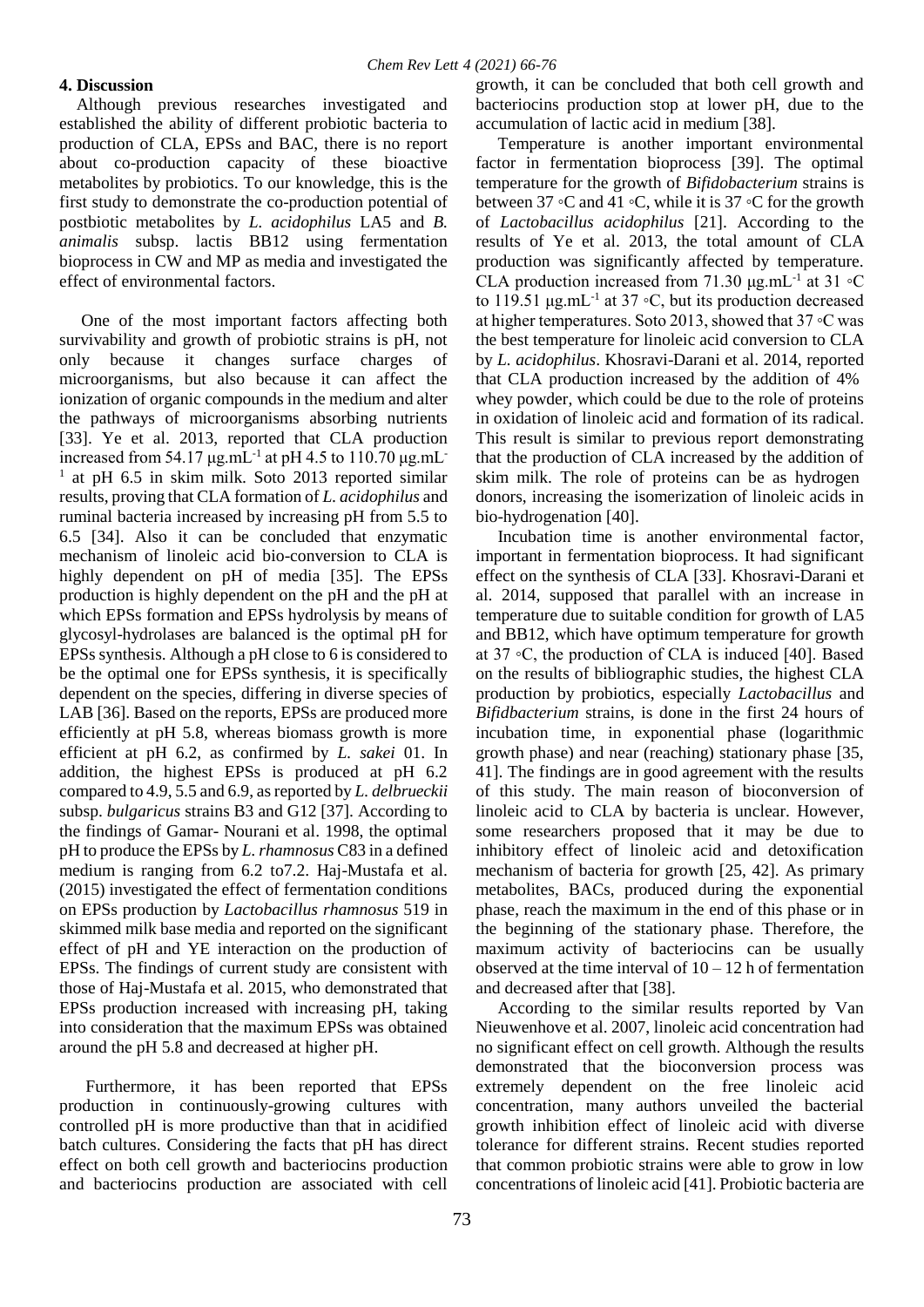fastidious. However, their growth can be improved by the supplementation of the culture medium by amino acids (peptone, yeast extract, and beef extracts) and vitamins as well as compounds such as Sorbitan monooleate, sodium acetate and magnesium salts. Besides, due to the presence of Tween 80 in free linoleic acid solution, the interaction of free linoleic acid concentration and culture media was statistically significant [42]. Similar results were reported by Terán et al. 2015, and Macouzet et al. 2009, on the effect of linoleic acid concentration on CLA production. Terán et al. 2015 claimed that the highest percentages of conversion of linoleic acid to CLA were determined by adding linoleic acid concentrations lower than 500 µg.mL-1 ; nevertheless, these percentages decreased with higher concentrations of linoleic acid. Alonso et al., 2003, reported that the highest amount of CLA was produced in 200 µL of free linoleic acid and decreased in 500 µL of free linoleic acid by *L. acidophilus* strains [42]. Khosravi et al. 2015, reported on that the linear effect of linoleic acid content on CLA production [25]. Similarly, Ye et al. 2013 reported CLA biosynthesize increased significantly by *L. acidophilus* LA5 after the addition of free linoleic acid into the medium. Considering all reported results, it seems as if, generally, there is a direct relationship between the conjugated linoleic acid bio-synthetization and the amount of linoleic acid in fermentation medium [40].

Yeast extract concentration is one of the best organic nitrogen sources with vibrant effect on probiotics growth and metabolites in combination by pH and temperature [39]. Generally, based on cell growth studies, an increase in nitrogen supplementation of the culture medium caused to increased biomass of bacterial culture. According to the literatures, the nitrogen source, generally improves biological changes in the fermentation bioprocess [39]. Alonso et al. 2003, investigated the effect yeast extract on the growth of lactic acid bacterial strains in the commercial CW, as a culture medium, and reported that in yeast extract supplemented culture media, cell density was found to be higher (about  $1.8$  g.L<sup>-1</sup>), compared with nonsupplemented medium  $(1.2 \text{ g.L}^{-1})$  [26]. Dey et al. 2012, showed that among the various nitrogen sources, yeast extract had the highest effect on biomass increase due to having high nitrogen content and including amino acids and vitamins. Moreover, Moon et al. 2014, reported that among the various complex sources of nitrogen, yeast extract is the best choice for the high biomass growth [24, 41]. Khosravi et al. 2015, claimed that the CLA productions were highly affected by yeast extract. Given the high buffering capacity of yeast extract with a complex nutritional source, consisting of amino acids, peptides, nucleotides, some carbohydrates, trace elements and Group-B vitamins, it is the most-frequently used nitrogen source for microbial growth. Some researchers reported on the linear effect of yeast extract concentration on CLA production [25]. Suresh Kumar et

al. 2007, stated that EPSs production was improved by adding organic nitrogen sources into culture media [43]. According to Macedo et al. 2002, nitrogen source supplementation of whey permeate-based medium increased EPSs production by *L. rhamnosus* RW-9595M, which is in agreement with data presented in this study [44]. The results of this study agreed well with those of Deepak et al. 2016, demonstrating that the production of EPSs increased by increasing the concentration of yeast extract and the synthesis of EPSs was positively affected by the yeast extract [45].

Earlier researches reported that many compounds of culture media, such as proteins, could neutralize the negative effects of fatty acids on probiotics metabolism. Also bacterial growth in the milk-based media, like CW, was not affected in the presence of added linoleic acid and produced CLA. The results of this study are consistent with the findings of other authors who reported on the CLA production in the milk-based media [45]. The inhibitory effect of lactose high concentration on both biomass and BACs production has been reported by previous research [29]. According to the literatures, the CLA production is dependent on strains. Previous studies reported that LABs produced lower concentrations of CLA in compared with the Bifidobacteria. In current study, BB12 produced higher CLA concertation, which is similar with the results reported by Coakley et al. (2003) [46]. Terán et al. 2015 reported that the *B. animalis*subsp. *lactis* INL2 strain showed a high CLA production, depending on the concentration of the substrate present in the culture medium.

# **5. Conclusion**

 Initial pH, temperature and incubation time are very important environmental factors that affected the postbiotic metabolites co-production by fermentation bioprocess. Furthermore, yeast extract concentration is very important for biomass and growth associated metabolites such as three studied postbiotic metabolites. As well as supplementing culture media by free linoleic acid as a unique pre-source to CLA biosynthesis is very impotent and effective. Whereas, using food-grade lowcost CW and MP as culture media support cell growth and bioactive metabolites production, for high level of productivity supplementation is required. Both of investigated commercial probiotic bacteria were able to co-produce health-beneficial bioactive metabolites, however the results showed that capability of BB12 in this case was higher than LA5. Hence, probiotic bacteria be able to co-produce functional bioactive metabolites in supplemented dairy effluents. However, the concentrations of co-produced metabolites will be lower than the individually production of them by same probiotics. Further studies are needed to investigate other probiotic bacteria as well as carbon and nitrogen sources, minerals and stress condition to optimize co-production of postbiotic metabolites that led to higher productivity.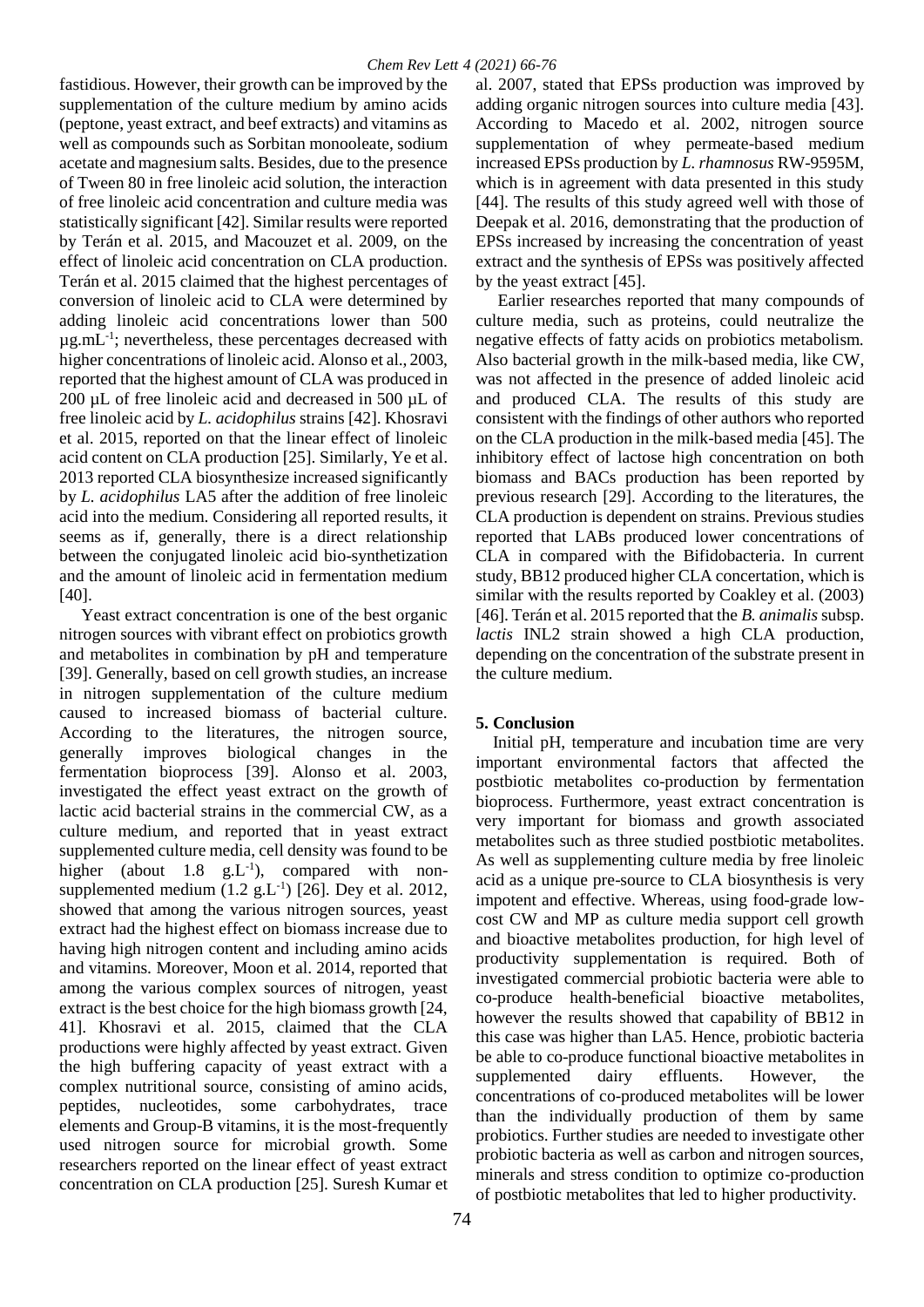#### **Acknowledgements**

 The authors are grateful to the Biotech center of Urmia University for allowing them to use that center's laboratory facilities and equipment during this research. The authors acknowledge Dr. Laya Rezazad Bari from laboratories of Saba college of higher education for her help in laboratory experiments.

#### **Compliance with Ethical Standards**

Authors declare that they have no conflict of interest.

#### **References**

- [1] S. Pirsa, P. Abdolsattari, S. Peighambardoust, S. Fasihnia and S. Peighambardoust, Investigating microbial properties of traditional Iranian white cheese packed in active LDPE films incorporating metallic and organoclay nanoparticles. *Chem. Rev. Lett.,* 4 (2020) 168-174.
- [2] K. Sharifi and S. Pirsa, Electrochemical sensors; Types and applications in the food industry. *Chem. Rev. Lett.,* 4 (2020) 192-201.
- [3] S. Pirsa, F. Mohtarami and S. Kalantari, Preparation of biodegradable composite starch/tragacanth gum/Nanoclay film and study of its physicochemical and mechanical properties. *Chem. Rev. Lett.,* 3 (2020) 98-103.
- [4] M. Taheri Sarhozaki, S. Aramideh, J. Akbarian amd S. Pirsa, Effects of ZnO nanoparticles and Kaolin in combination with NeemAzal-T/S against Bemisia tabaci and its parasitoid Eretmocerus mundus on cotton. *Chem. Rev. Lett.,* 3 (2020) 131-139.
- [5] S. Pirsa and K. Aghbolagh Sharifi, A review of the applications of bioproteins in the preparation of biodegradable films and polymers. *J. Chem. Lett.,* 1(2) (2020) 47-58.
- [6] S. Pirsa, E. Banafshechin, S. Amiri, A. Rahimirad and J. Ghafarzadeh, Detection of fraud of palm, sunflower, and corn oil in butter using HPLC profile of tocopherols and tocotrienols by response surface method. *J. Iran Chem. Soc.,* (2020) 1-11. doi.org/10.1007/s13738-020-02100-z
- [7] S. Ghasemi, M.R. Bari, S. Pirsa and S. Amiri, Use of bacterial cellulose film modified by polypyrrole/TiO2-Ag nanocomposite for detecting and measuring the growth of pathogenic bacteria. *Carbohydr. Polym.,* 232 (2020) 115801.
- [8] S. Amiry, M. Esmaiili and M. Alizadeh, Classification of adulterated honeys by multivariate analysis. *Food Chem.,* 224 (2017) 390-397.
- [9] A. Gholam-Zhiyan, S. Amiri, M. Rezazadeh-Bari, S. Pirsa, Stability of *Bacillus coagulans* IBRC-M 10807 and *Lactobacillus plantarum* PTCC 1058 in Milk Proteins Concentrate (MPC)-Based Edible Film. *J. Package. Technol. Res.,* (2021) 1-12. doi.org/10.1007/s41783-021-00106-3
- [10] S. Amiri, R.R. Mokarram, M.S. Khiabani, M.R. Bari and M. Alizadeh, Optimization of food-grade medium for coproduction of bioactive substances by *Lactobacillus acidophilus* LA-5 for explaining pharmabiotic mechanisms of probiotic. *J. Food Sci. Technol.,* (2020) 1-12. doi.org/10.1007/s13197-020-04894-5
- [11] O. Maleki, M.A. Khaledabad, S. Amiri, A.K. Asl and S. Makouie, Microencapsulation of *Lactobacillus rhamnosus* ATCC 7469 in whey protein isolate-crystalline

nanocellulose-inulin composite enhanced gastrointestinal survivability. *LWT.,* 126 (2020) 109224.

- [12] M. Rezazadeh-Bari, Y. Najafi-Darmian, M. Alizadeh and S. Amiri, Numerical optimization of probiotic Ayran production based on whey containing transglutaminase and *Aloe vera* gel. *J. Food Sci. Technol.,* 56 (2019) 3502-3512.
- [13] Z.M. Moghanjougi, M.R. Bari, M.A. Khaledabad, H. Almasi and S. Amiri, Bio-preservation of white brined cheese (Feta) by using probiotic bacteria immobilized in bacterial cellulose: Optimization by response surface method and characterization. *LWT.,* 117 (2020) 108603.
- [14] S. Amiri, M. Aghamirzaei, P. Mostashari, M. Sarbazi, S. Tizchang and H. Madahi, The impact of biotechnology on dairy industry. In Microbial Biotechnology in Food and Health, pp. 53-79. Academic Press (2020).
- [15] D.K. Dahiya and A.K. Puniya, Isolation, molecular characterization and screening of indigenous lactobacilli for their abilities to produce bioactive conjugated linoleic acid (CLA). *J. Food Sci. Tech.,* 54 (2017) 792-801.
- [16] V. Terán, P.L. Pizarro, M.F. Zacarías, G. Vinderola, R. Medina and C. Van Nieuwenhove, Production of conjugated dienoic and trienoic fatty acids by lactic acid bacteria and bifidobacteria. *J. Funct. Foods,* 19 (2015) 417-425.
- [17] P. Kšonžeková, P. Bystrický, S. Vlčková, V. Pätoprstý, L. Pulzová, D. Mudroňová, ... and L. Tkáčiková, Exopolysaccharides of *Lactobacillus reuteri*: their influence on adherence of *E. coli* to epithelial cells and inflammatory response. *Carbohydr. Polym.,* 141 (2016) 10-19.
- [18] W. Ren, Y. Xia, G. Wang, H. Zhang, S. Zhu and L. Ai, Bioactive exopolysaccharides from a *S. thermophilus* strain: Screening, purification and characterization. *Int. J. Biol. Macromol.,* 86 (2016) 402-407.
- [19] S.C. Hsieh, J.M. Liu, X.H. Pua, Y. Ting, R.J. Hsu and K.C. Cheng, Optimization of *Lactobacillus acidophilus* cultivation using taro waste and evaluation of its biological activity. *Appl. Microbiol. Biotechnol.,* 100 (2016) 2629-2639.
- [20] G. Ünlü, B. Nielsen and C. Ionita, Production of antilisterial bacteriocins from lactic acid bacteria in dairy-based media: a comparative study. *Probiotics Antimicrob. Proteins,* 7 (2015) 259-274.
- [21] D. Drider, F. Bendali, K. Naghmouchi and M.L. Chikindas, Bacteriocins: not only antibacterial agents. *Probiotics Antimicrob. Proteins,* 8 (2016) 177-182.
- [22] P. Wannun, S. Piwat and R. Teanpaisan, Purification, characterization, and optimum conditions of fermencin SD11, a bacteriocin produced by human orally *Lactobacillus fermentum*. *Appl. Biochem. Biotechnol.,* 179 (2016) 572-582.
- [23] M. Pescuma, G.F. de Valdez and F. Mozzi, Whey-derived valuable products obtained by microbial fermentation. *Appl. Microbiol. Biotechnol.,* 99 (2015) 6183-6196.
- [24] N. Rodríguez-Pazo, L. Vázquez-Araújo, N. Pérez-Rodríguez, S. Cortés-Diéguez and J.M. Domínguez, Cell-free supernatants obtained from fermentation of cheese whey hydrolyzates and phenylpyruvic acid by *Lactobacillus plantarum* as a source of antimicrobial compounds, bacteriocins, and natural aromas. *Appl. Biochem. Biotechnol.,* 171 (2013) 1042-1060.
- [25] A. Khosravi, M. Safari, F. Khodaiyan and S.M.T. Gharibzahedi, Bioconversion enhancement of conjugated linoleic acid by *Lactobacillus plantarum* using the culture media manipulation and numerical optimization. *J. Food Sci. Technol.,* 52 (2015) 5781-5789.